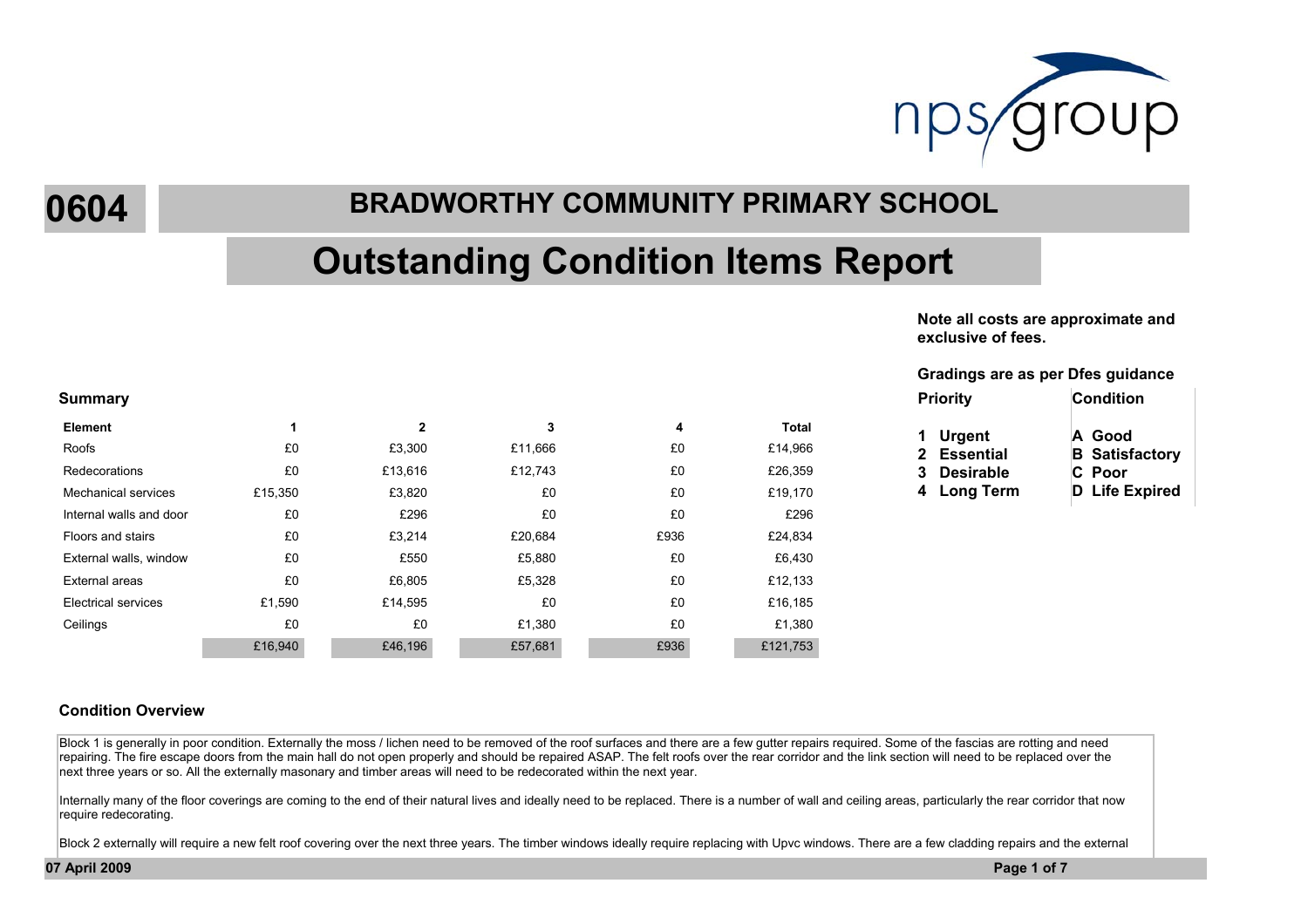areas will need to be redecorated over the next few years. Internally some of the floor coverings will require upgrading in due course.

Block 51, the block behind the main school requires redecorating and the window of st1 is rotten and should be replaced this year. The timber door to room 4st also is in need of repair work. The double doors to the equipment room are damaged and should be replaced, over the next year or so. All timber elements should be redecorated in the next few years. Block 51 on the west side requires timber treatment during the next three years.

Around the ground the gates to the main school and netball area are both damaged and should be replaced. The timber fence on the northern boundary is life expired and requires replacing this year. The car parking and road leading to the car parking requires re-tarmacing this year. Ideally the pathway leading to the main entrance and the rear path by the rear corridor need to be retarmaced over the next few years. The stone boundary wall on the southern side requires some re-pointing work.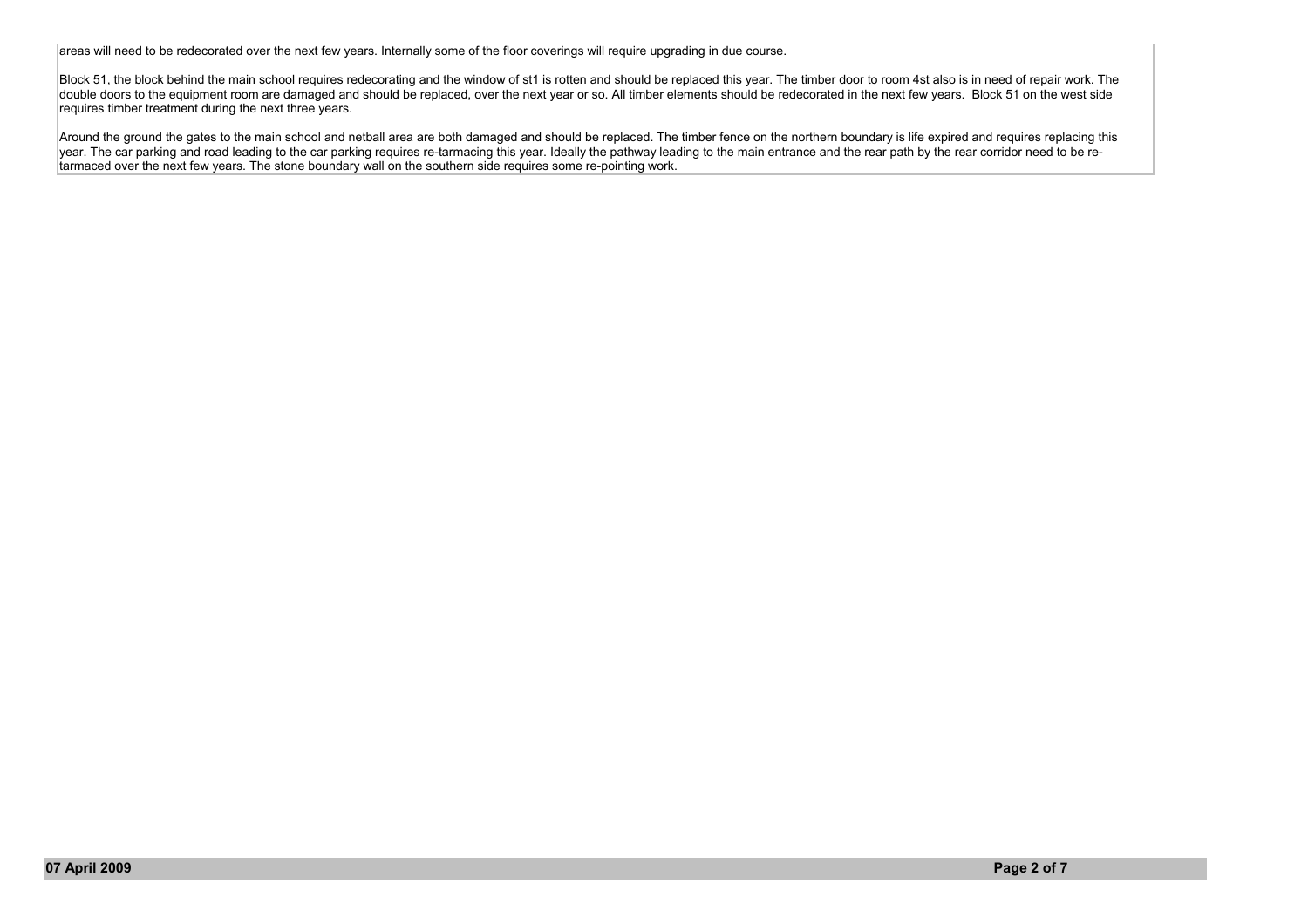| 0604<br>Id | Location                 |       | Element \ Sub Element                                |          | Fault                                     |                                                                        | <b>Responsibility Condion</b> | Priority/     | Year | Approx<br><b>Costs</b> |
|------------|--------------------------|-------|------------------------------------------------------|----------|-------------------------------------------|------------------------------------------------------------------------|-------------------------------|---------------|------|------------------------|
|            | <b>External Areas</b>    |       |                                                      |          |                                           |                                                                        |                               |               |      |                        |
|            | Sum of costs by Priority | 1: E0 | 2:£6,805                                             | 3:£5,328 | 4:£0                                      | Total £12,133                                                          |                               |               |      |                        |
|            |                          |       |                                                      |          | Room Area                                 |                                                                        |                               |               |      |                        |
| 114225     | North Elevation          |       | External areas $\setminus$ Walls, fences and gates   |          | Replace timber fencing                    |                                                                        | Delegated 3 D                 |               | 2012 | £3,128                 |
| 114224     | North Elevation          |       | External areas \ Paths and pedestrian paved<br>areas |          | side by block 51                          | Renew topping to tarmac areas. tarmaced pathway northern Recurrent 3 C |                               |               | 2012 | £1,560                 |
| 114219     | South Elevation          |       | External areas $\setminus$ Walls, fences and gates   |          | replace gates to netball area             |                                                                        | Delegated                     | 2 D           | 2009 | £400                   |
| 114223     | South Elevation          |       | External areas $\setminus$ Walls, fences and gates   |          | Rake out and repoint mortar to stone wall |                                                                        | Recurrent                     | $3 \text{ B}$ | 2012 | £640                   |
| 114222     | South Elevation          |       | External areas \ Paths and pedestrian paved<br>areas |          | entrance                                  | Renew topping to tarmac areas, tarmaced pathway to main                | Recurrent 2 C                 |               | 2011 | £1,755                 |
| 114220     | South Elevation          |       | External areas $\setminus$ Roads and car parks       |          |                                           | Renew Tarmac, renew tarmaced car parking and road                      | Recurrent                     | 2 C           | 2011 | £4,250                 |
| 114221     | South Elevation          |       | External areas $\setminus$ Walls, fences and gates   |          | replace main gate                         |                                                                        | Delegated                     | 2 D           | 2009 | £400                   |
|            |                          |       |                                                      |          |                                           |                                                                        |                               |               |      |                        |

| <b>Block 01</b>          |                 | <b>MAIN SCHOOL BLOCK</b> |                                             |            |                                                                      |                                                                                                                              |               |               |      |        |
|--------------------------|-----------------|--------------------------|---------------------------------------------|------------|----------------------------------------------------------------------|------------------------------------------------------------------------------------------------------------------------------|---------------|---------------|------|--------|
| Sum of costs by Priority |                 | 1: £1,590                | $2: \£35,091$                               | 3: £36,090 | 4: £936                                                              | Total £73,707                                                                                                                |               |               |      |        |
|                          |                 |                          |                                             |            | <b>Room Area</b>                                                     |                                                                                                                              |               |               |      |        |
| 114231                   |                 |                          | Electrical services $\setminus$ Fire alarms |            | Replace fire alarm panel (Conventional)                              |                                                                                                                              | Recurrent     | 2 B           | 2009 | £600   |
| 114229                   |                 |                          | Electrical services $\setminus$ Lighting    |            | Upgrade Lighting to BS5266-1:2005                                    |                                                                                                                              | Recurrent     | 2 B           | 2009 | £3,450 |
| 114230                   |                 |                          | Electrical services $\setminus$ Fire alarms |            | Replace complete fire alarm system (Conventional)                    |                                                                                                                              | Strategic     | 2 B           | 2009 | £8,280 |
| 114233                   |                 |                          | Electrical services \ Lighting              |            | Replace external bulkhead, IP65                                      |                                                                                                                              | Delegated     | 2 B           | 2009 | £720   |
| 114232                   |                 |                          | Mechanical services \ Heating               |            | Radiator replacement LST                                             |                                                                                                                              | Recurrent     | 2 B           | 2009 | £2,100 |
| 114158                   | All Building    |                          | Redecorations \ Internal                    |            | 1/5 of rolling 5 year internal decoration programme                  |                                                                                                                              | Delegated     | 2 C           | 2008 | £2,603 |
| 114159                   | All Building    |                          | Redecorations \ Internal                    |            | 1/5 of rolling 5 year internal decoration programme                  |                                                                                                                              | Delegated     | 3 C           | 2009 | £2,603 |
| 114163                   | All Building    |                          | Redecorations \ Internal                    |            | 1/5 of rolling 5 year internal decoration programme                  |                                                                                                                              | Delegated     | 3 B           | 2012 | £2,603 |
| 114162                   | All Building    |                          | Redecorations \ Internal                    |            | 1/5 of rolling 5 year internal decoration programme                  |                                                                                                                              | Delegated     | 3 B           | 2011 | £2,603 |
| 114161                   | All Building    |                          | Redecorations \ Internal                    |            | 1/5 of rolling 5 year internal decoration programme                  |                                                                                                                              | Delegated     | 3 B           | 2010 | £2,603 |
| 114204                   | All Elevations  |                          | Redecorations $\setminus$ External          |            | Complete external redecoration                                       |                                                                                                                              | Recurrent     | 2 C           | 2010 | £6,500 |
| 114203                   | All Elevations  |                          | $Roots \setminus Pitched$                   |            | Renew timber fascia. repairs to timber facsia                        |                                                                                                                              | Recurrent     | $3 \text{ B}$ | 2012 | £920   |
| 114200                   | All Elevations  |                          | $Roots \setminus Pitched$                   |            | Minor gutter repair                                                  |                                                                                                                              | Recurrent     | 2 B           | 2011 | £500   |
| 114205                   | All Elevations  |                          | $Roots \setminus Flat$                      |            | block                                                                | Replacement high performance quality 3 layer built up felt<br>and insulation. replace felt roofs over rear corridor and link | Strategic     | $3 \text{ B}$ | 2012 | £6,210 |
| 114201                   | South Elevation | and doors                | External walls, windows and doors \ Windows |            | Repair external door. repairs to fire escape doors from<br>room 19dp |                                                                                                                              | Delegated     | 2 C           | 2009 | £250   |
| 114202                   | Whole Block     |                          | Roofs \ Pitched                             |            | clean off moss and minor repairs                                     |                                                                                                                              | Delegated 2 C |               | 2011 | £2,800 |
| <b>Ground Floor</b>      |                 |                          |                                             |            |                                                                      |                                                                                                                              |               |               |      |        |
| GD.0001                  |                 |                          | <b>Entrance Hall</b>                        |            | <b>Room Area</b>                                                     | 18.1                                                                                                                         |               |               |      |        |
| 07 April 2009            |                 |                          |                                             |            |                                                                      |                                                                                                                              |               | Page 3 of 7   |      |        |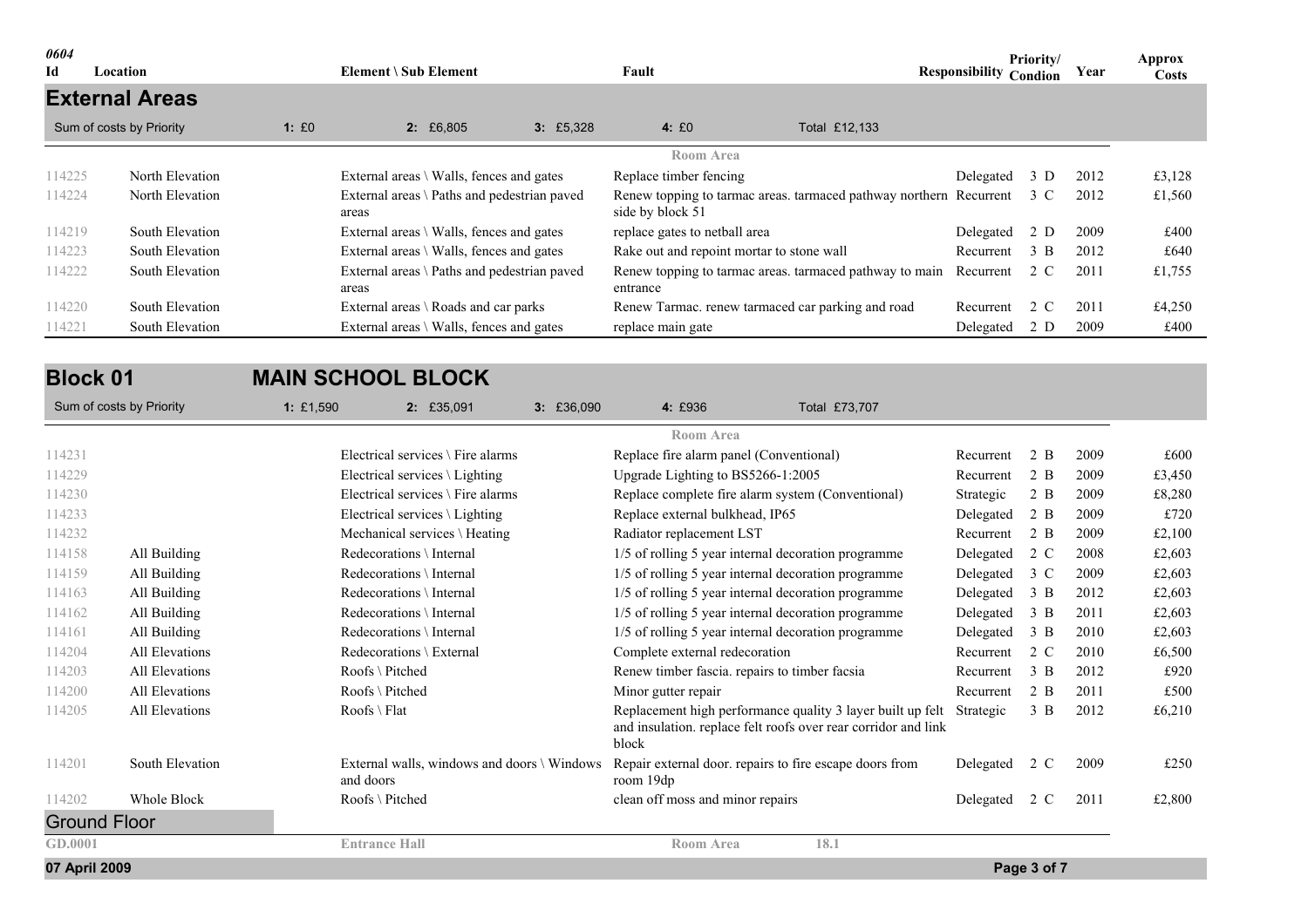| 0604          | 01                 | <b>MAIN SCHOOL BLOCK</b> |                                                 |                                                                        |                               | Priority/   |      | Approx       |
|---------------|--------------------|--------------------------|-------------------------------------------------|------------------------------------------------------------------------|-------------------------------|-------------|------|--------------|
| Id            | Location           |                          | Element \ Sub Element                           | Fault                                                                  | <b>Responsibility Condion</b> |             | Year | <b>Costs</b> |
| 114240        |                    |                          | Electrical services $\setminus$ Lighting        | Replace 1500mm single 58W luminaire, opal diffuser,<br>surface mounted | Delegated 2 D                 |             | 2008 | £300         |
| 114164        |                    |                          | Floors and stairs \ Floors                      | Replace PVC Tiles/ Sheet flooring                                      | Delegated 2 B                 |             | 2011 | £648         |
| GD.0002       |                    |                          | Corridor                                        | Room Area<br>9.0                                                       |                               |             |      |              |
| 114176        |                    |                          | Floors and stairs \ Floors                      | Replace PVC Tiles/ Sheet flooring                                      | Delegated 2 C                 |             | 2009 | £324         |
| GD.0003       |                    |                          | Cloakroom                                       | 5.9<br>Room Area                                                       |                               |             |      |              |
| 114177        |                    |                          | Floors and stairs \ Floors                      | Replace PVC Tiles/ Sheet flooring                                      | Delegated 2 C                 |             | 2009 | £216         |
| GD.0006       |                    |                          | Corridor                                        | 18.0<br><b>Room Area</b>                                               |                               |             |      |              |
| 114242        |                    |                          | Electrical services \ Lighting                  | Replace 1800mm single 70W luminaire, opal diffuser,<br>surface mounted | Delegated 2 C                 |             | 2008 | £180         |
| 114179        |                    |                          | Floors and stairs \ Floors                      | Replace PVC Tiles/ Sheet flooring                                      | Delegated 2 C                 |             | 2009 | £648         |
| GD.0007       | Class 5            |                          | Classroom                                       | <b>Room Area</b><br>45.1                                               |                               |             |      |              |
| 114181        |                    |                          | Floors and stairs \ Floors                      | Replace carpet                                                         | Delegated 3 B                 |             | 2012 | £1,845       |
| GD.0008       | Class 8            |                          | <b>Classroom</b>                                | 41.7<br>Room Area                                                      |                               |             |      |              |
| 114241        |                    |                          | Electrical services \ Lighting                  | Replace 1800mm single 70W luminaire, opal diffuser,<br>surface mounted | Delegated                     | 2 B         | 2009 | £540         |
| 114182        |                    |                          | Floors and stairs \ Floors                      | Replace carpet                                                         | Delegated 3 B                 |             | 2012 | £1,722       |
| GD.0009       | Class 3            |                          | <b>Classroom</b>                                | 46.7<br><b>Room Area</b>                                               |                               |             |      |              |
| 114183        |                    |                          | Floors and stairs \ Floors                      | Replace carpet                                                         | Delegated 3 B                 |             | 2012 | £1,927       |
| GD.0011       |                    |                          | <b>ICT Suite</b>                                | Room Area<br>33.7                                                      |                               |             |      |              |
| 114184        |                    |                          | Floors and stairs \ Floors                      | Replace carpet                                                         | Delegated 3 B                 |             | 2013 | £1,394       |
| GD.0012       | Class <sub>2</sub> |                          | <b>Classroom</b>                                | <b>Room Area</b><br>44.4                                               |                               |             |      |              |
| 114180        |                    |                          | Floors and stairs \ Floors                      | Replace carpet                                                         | Delegated 3 B                 |             | 2012 | £1,804       |
| GD.0013       |                    |                          | Cloakroom                                       | 5.4<br>Room Area                                                       |                               |             |      |              |
| 114178        |                    |                          | Floors and stairs \ Floors                      | Replace PVC Tiles/ Sheet flooring                                      | Delegated 2 B                 |             | 2009 | £180         |
| GD.0014       |                    |                          | <b>Entrance Hall</b>                            | <b>Room Area</b><br>17.4                                               |                               |             |      |              |
| 114238        |                    |                          | Electrical services $\setminus$ Lighting        | Replace 1500mm single 58W battern luminaire, surface<br>mounted        | Delegated 2 C                 |             | 2009 | £150         |
| 114165        |                    |                          | Floors and stairs \ Floors                      | Sand/seal flooring                                                     | Delegated 2 B                 |             | 2011 | £442         |
| GD.0015       |                    |                          | <b>Staff Room</b>                               | 11.7<br><b>Room Area</b>                                               |                               |             |      |              |
| 114171        |                    |                          | Floors and stairs \ Floors                      | Replace carpet                                                         | Delegated                     | 2 B         | 2011 | £492         |
| 114173        |                    |                          | Internal walls and doors \ Walls and partitions | Patching in wall plaster                                               | Delegated                     | 2 B         | 2011 | £111         |
| 114172        |                    |                          | Redecorations \ Internal                        | Internal Room Dec very Poor. isolated redec to wals                    | Delegated 3 B                 |             | 2012 | £133         |
| GD.0016       |                    |                          | Corridor                                        | <b>Room Area</b><br>20.1                                               |                               |             |      |              |
| 114235        |                    |                          | Electrical services $\setminus$ Lighting        | Replace 1500mm single 58W luminaire, opal diffuser,<br>surface mounted | Delegated 2 C                 |             | 2008 | £150         |
| 114170        |                    |                          | Floors and stairs \ Floors                      | Replace PVC Tiles/ Sheet flooring                                      | Delegated 3 B                 |             | 2012 | £720         |
| 114186        |                    |                          | Internal walls and doors \ Walls and partitions | Patching in wall plaster                                               | Delegated 2 B                 |             | 2010 | £185         |
| 114185        |                    |                          | Redecorations \ Internal                        | Internal Room Dec very Poor                                            | Delegated 2 C                 |             | 2010 | £380         |
| 07 April 2009 |                    |                          |                                                 |                                                                        |                               | Page 4 of 7 |      |              |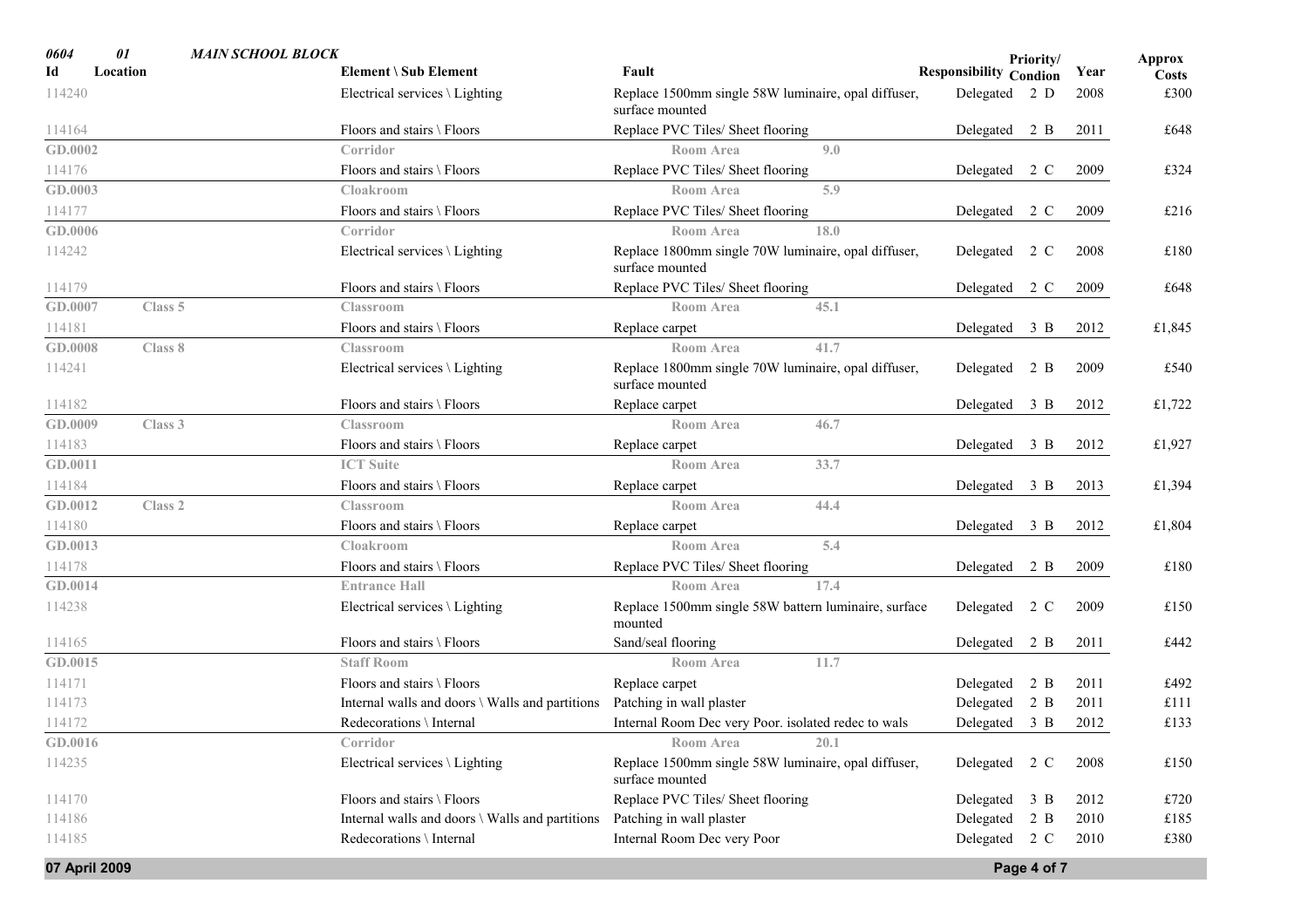| 0604            | 01<br><b>MAIN SCHOOL BLOCK</b> |                                        |                                                                        | Priority/                     | <b>Approx</b>        |
|-----------------|--------------------------------|----------------------------------------|------------------------------------------------------------------------|-------------------------------|----------------------|
| Id              | Location                       | Element \ Sub Element                  | Fault                                                                  | <b>Responsibility Condion</b> | Year<br><b>Costs</b> |
| GD.0017         |                                | <b>Staff Toilet</b>                    | 1.3<br><b>Room Area</b>                                                |                               |                      |
| 114189          |                                | Floors and stairs \ Floors             | Replace PVC Tiles/ Sheet flooring                                      | Delegated 2 C                 | 2011<br>£108         |
| 114190          |                                | Redecorations \ Internal               | Internal Room Dec very Poor                                            | Delegated 2 C                 | £95<br>2009          |
| GD.0017A        |                                | <b>Staff Toilet</b>                    | Room Area<br>1.8                                                       |                               |                      |
| 114191          |                                | Floors and stairs \ Floors             | Replace PVC Tiles/ Sheet flooring                                      | Delegated 3 B                 | £72<br>2012          |
| <b>GD.0017B</b> |                                | Corridor                               | 2.4<br>Room Area                                                       |                               |                      |
| 114187          |                                | Floors and stairs \ Floors             | Replace PVC Tiles/ Sheet flooring                                      | $3 \text{ B}$<br>Delegated    | £72<br>2012          |
| 114188          |                                | Redecorations \ Internal               | Internal Room Dec very Poor                                            | Delegated<br>2 B              | 2011<br>£38          |
| GD.0018         |                                | <b>Showers</b>                         | 4.1<br>Room Area                                                       |                               |                      |
| 114234          |                                | Electrical services \ Lighting         | Replace 1800mm single 70W luminaire, opal diffuser,<br>surface mounted | 1 D<br>Delegated              | £90<br>2007          |
| 114192          |                                | Redecorations \ Internal               | Internal Room Dec very Poor. isolated redec                            | Delegated 3 B                 | 2012<br>£76          |
| GD.0019         | <b>Class Base</b>              | <b>Multi Use Hall</b>                  | 86.7<br><b>Room Area</b>                                               |                               |                      |
| 114237          |                                | Electrical services \ Lighting         | Replace stage light controls & rewire                                  | Delegated<br>1 D              | 2007<br>£1,500       |
| 114169          |                                | Floors and stairs \ Floors             | Replace PVC Tiles/ Sheet flooring                                      | Delegated 3 B                 | 2012<br>£3,132       |
| 114236          |                                | Mechanical services \ Heating          | Replace fan convector                                                  | Recurrent 2 B                 | 2009<br>£1,300       |
| GD.0020         |                                | Office                                 | 9.8<br>Room Area                                                       |                               |                      |
| 114168          |                                | Floors and stairs \ Floors             | Replace carpet                                                         | Delegated 3 B                 | £410<br>2012         |
| GD.0021         |                                | Store/cupboard                         | Room Area<br>5.5                                                       |                               |                      |
| 114239          |                                | Electrical services \ Lighting         | Replace 1500mm single 58W luminaire, opal diffuser,<br>surface mounted | Delegated 2 B                 | £75<br>2008          |
| 114166          |                                | Floors and stairs \ Floors             | Sand/seal flooring                                                     | Delegated<br>2 B              | 2011<br>£156         |
| 114167          |                                | Redecorations \ Internal               | Internal Room Dec very Poor                                            | Delegated 3 B                 | 2012<br>£114         |
| GD.0022         |                                | Kitchen                                | 23.0<br>Room Area                                                      |                               |                      |
| 114174          |                                | Floors and stairs \ Floors             | Replace PVC Tiles/ Sheet flooring                                      | 4 B<br>Delegated              | 2015<br>£828         |
| 114245          |                                | Mechanical services \ Ventilation      | Service Air Handling Unit                                              | 2 B<br>Recurrent              | 2008<br>£300         |
| GD.0023         |                                | <b>Kitchen Store</b>                   | 2.8<br><b>Room Area</b>                                                |                               |                      |
| 114244          |                                | Electrical services \ Lighting         | Replace 1500mm single 58W luminaire, opal diffuser,<br>surface mounted | Delegated 2 B                 | 2008<br>£150         |
| 114175          |                                | Floors and stairs \ Floors             | Replace PVC Tiles/ Sheet flooring                                      | Delegated<br>4 B              | 2015<br>£108         |
| 114243          |                                | Mechanical Services \ Gas Distribution | Identify gas pipework in accordance with gas safety<br>regulations     | Delegated 2 B                 | 2008<br>£120         |
| GD.0025         |                                | Library                                | Room Area<br>18.2                                                      |                               |                      |
| 114193          |                                | Floors and stairs \ Floors             | Replace carpet                                                         | Delegated 3 B 2013            | £738                 |
| GD.0026         |                                | Corridor                               | 11.5<br>Room Area                                                      |                               |                      |
| 114194          |                                | Floors and stairs \ Floors             | Replace carpet                                                         | Delegated 3 B                 | £492<br>2013         |
| GD.0027         | Headteacher                    | Office                                 | 11.6<br>Room Area                                                      |                               |                      |
| 114196          |                                | Floors and stairs \ Floors             | Replace carpet                                                         | Delegated 3 B                 | £492<br>2013         |
| GD.0029         |                                | Store/cupboard                         | 10.3<br>Room Area                                                      |                               |                      |
| 07 April 2009   |                                |                                        |                                                                        | Page 5 of 7                   |                      |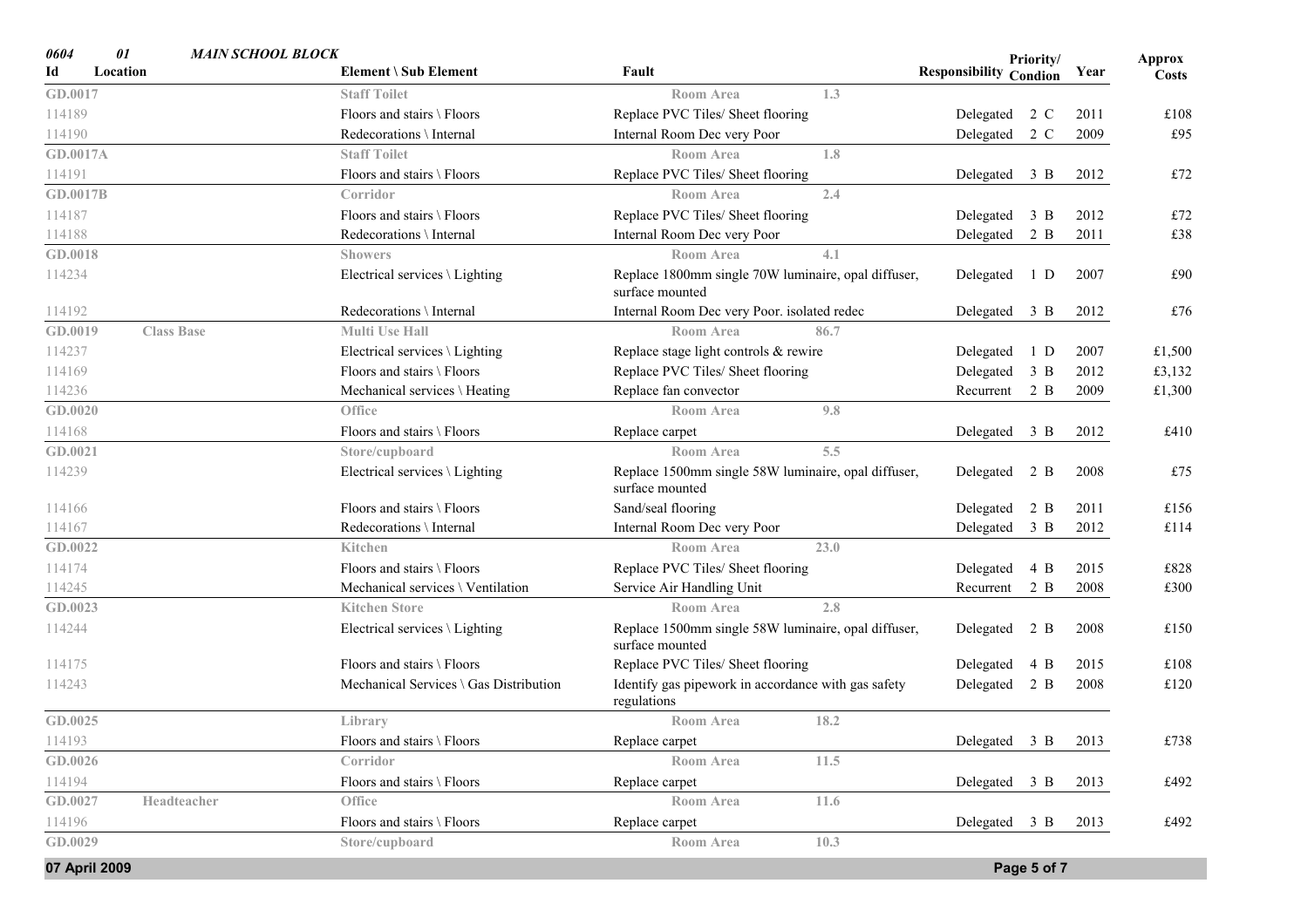| 0604           | 01       | MAIN SCHOOL BLOCK                    |                                   |      |                               | Priority/     |      | Approx       |
|----------------|----------|--------------------------------------|-----------------------------------|------|-------------------------------|---------------|------|--------------|
| Id             | Location | Element \ Sub Element                | Fault                             |      | <b>Responsibility Condion</b> |               | Year | <b>Costs</b> |
| 114195         |          | Floors and stairs $\Gamma$ Floors    | Replace carpet                    |      | Delegated                     | 3 B           | 2013 | £410         |
| <b>GD.0030</b> |          | <b>Infants Toilet (shared)</b>       | Room Area                         | 7.8  |                               |               |      |              |
| 114199         |          | Floors and stairs $\Gamma$ Floors    | Replace PVC Tiles/ Sheet flooring |      | Delegated                     | 3 B           | 2013 | £288         |
| GD.0032        | Class 1  | Classroom                            | Room Area                         | 62.3 |                               |               |      |              |
| 114197         |          | Floors and stairs $\setminus$ Floors | Replace carpet                    |      | Delegated                     | 3 B           | 2013 | £2,542       |
| GD.0034        |          | Covered Area                         | Room Area                         | 19.9 |                               |               |      |              |
| 114198         |          | Redecorations \ Internal             | Decorate general surfaces (oil)   |      | Delegated                     | $3 \text{ B}$ | 2012 | £165         |

#### **Block 02DEVON LADY SINGLE CLASSROOM NURSERY**

|                     | Sum of costs by Priority | 1: E0      | 2:£3,200                                                 | $3:$ £15,083 | 4:£0                                                                          | Total £18,283                                              |           |                |      |        |
|---------------------|--------------------------|------------|----------------------------------------------------------|--------------|-------------------------------------------------------------------------------|------------------------------------------------------------|-----------|----------------|------|--------|
|                     |                          |            |                                                          |              | <b>Room Area</b>                                                              |                                                            |           |                |      |        |
| 114160              | All Building             |            | Redecorations \ Internal                                 |              | Complete internal decoration every 5 years                                    |                                                            | Delegated | 3 B            | 2010 | £1,463 |
| 114209              | All Elevations           |            | External walls, windows and doors \ Windows<br>and doors |              | upvc                                                                          | Replace timber windows. replace timber windows with        | Recurrent | 3 C            | 2012 | £4,800 |
| 114212              | All Elevations           |            | External walls, windows and doors \ Walls                |              | Timber cladding- Mobile Repairs                                               |                                                            | Delegated | 3 B            | 2012 | £280   |
| 114211              | All Elevations           |            | Redecorations \ External                                 |              | External decorations to timber (Windows/doors)                                |                                                            | Recurrent | 2 B            | 2011 | £3,200 |
| 114210              | All Elevations           |            | $Roots \setminus Flat$                                   |              | and insulation                                                                | Replacement high performance quality 3 layer built up felt | Strategic | $3 \text{ } B$ | 2012 | £4,536 |
| <b>Ground Floor</b> |                          |            |                                                          |              |                                                                               |                                                            |           |                |      |        |
| GD.0004             |                          |            | <b>Nursery</b>                                           |              | <b>Room Area</b>                                                              | 63.5                                                       |           |                |      |        |
| 114207              |                          |            | Ceilings \ Ground floor                                  |              | replace cracked ceiling                                                       |                                                            | Delegated | 3 C            | 2012 | £1,200 |
| 114206              |                          |            | Floors and stairs \ Floors                               |              | Replace carpet                                                                |                                                            | Delegated | $3 \text{ B}$  | 2012 | £2,624 |
| GD.0005             |                          |            | <b>Infants Toilet (shared)</b>                           |              | Room Area                                                                     | 3.3                                                        |           |                |      |        |
| 114208              |                          |            | Ceilings \ Ground floor                                  |              | repairs to ceiling                                                            |                                                            | Delegated | 3 C            | 2012 | £180   |
| <b>Block 50</b>     |                          |            | <b>OUTBUILDINGS</b>                                      |              |                                                                               |                                                            |           |                |      |        |
|                     |                          |            |                                                          |              |                                                                               |                                                            |           |                |      |        |
|                     | Sum of costs by Priority | 1: E0      | 2: E0                                                    | 3:£180       | 4:£0                                                                          | Total £180                                                 |           |                |      |        |
|                     |                          |            |                                                          |              | <b>Room Area</b>                                                              |                                                            |           |                |      |        |
| 114217              | All Elevations           |            | Redecorations \ External                                 |              | External decorations to timber (Windows/doors).<br>treatment for timber sheds |                                                            | Recurrent | $3 \text{ B}$  | 2012 | £180   |
|                     |                          |            |                                                          |              |                                                                               |                                                            |           |                |      |        |
| <b>Block 51</b>     |                          |            | <b>PERMANENT OUTBUILDINGS</b>                            |              |                                                                               |                                                            |           |                |      |        |
|                     | Sum of costs by Priority | 1: £15,350 | $2:$ £1,100                                              | 3:£1,000     | 4:£0                                                                          | Total £17,450                                              |           |                |      |        |
|                     |                          |            |                                                          |              |                                                                               |                                                            |           |                |      |        |

**Room Area**